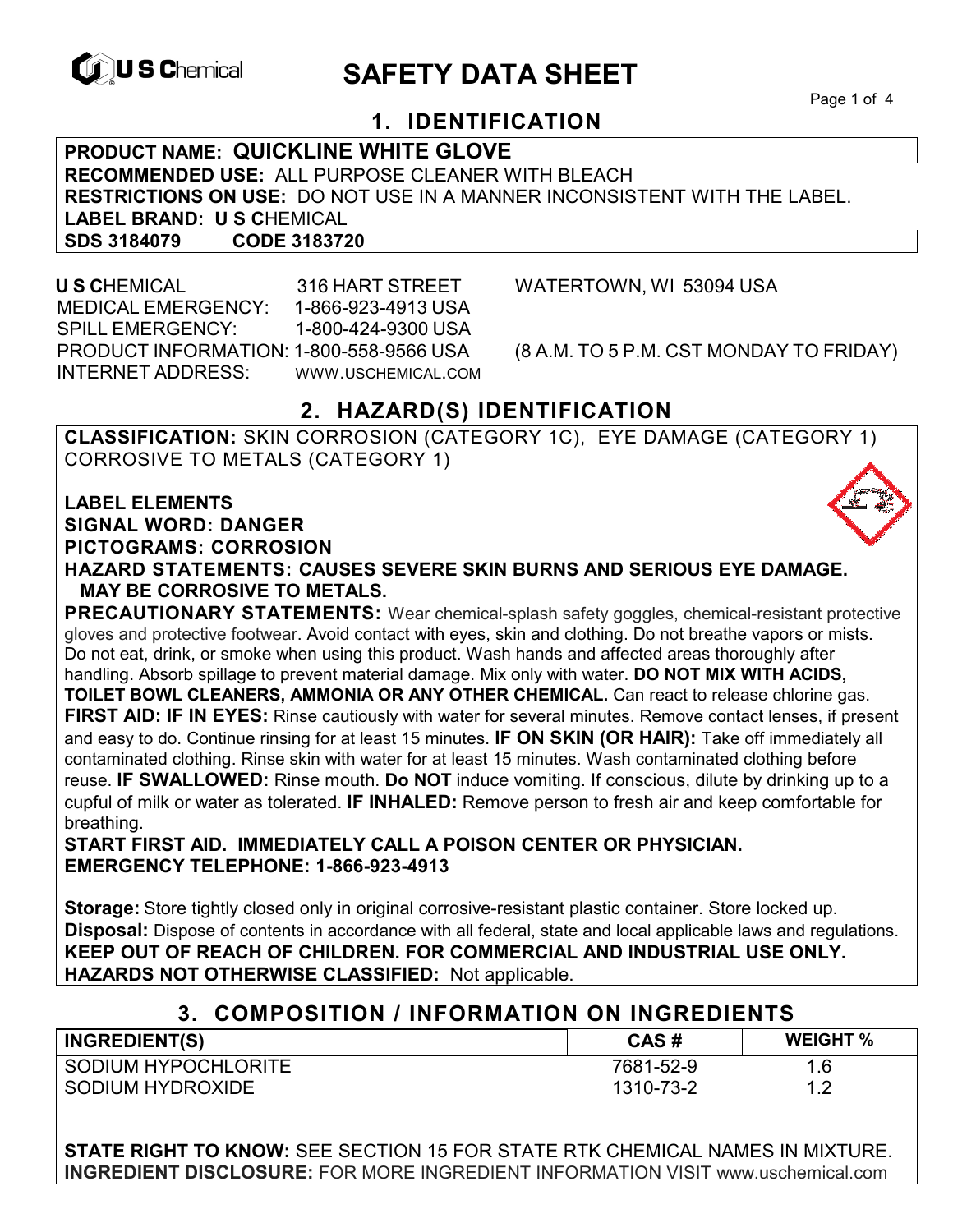## **4. FIRST-AID MEASURES** Page 2 of 4

**IF IN EYES:** RINSE CAUTIOUSLY WITH WATER FOR SEVERAL MINUTES. REMOVE CONTACT LENSES, IF PRESENT AND EASY TO DO. CONTINUE RINSING FOR AT LEAST 15 MINUTES. **IF ON SKIN (OR HAIR):** TAKE OFF IMMEDIATELY ALL CONTAMINATED CLOTHING. RINSE SKIN WITH WATER FOR AT LEAST 15 MINUTES. WASH CONTAMINATED CLOTHING BEFORE REUSE. **IF SWALLOWED:** RINSE MOUTH. **Do NOT** INDUCE VOMITING. IF CONSCIOUS, DILUTE BY DRINKING UP TO A CUPFUL OF MILK OR WATER AS TOLERATED. **IF INHALED:** REMOVE PERSON TO FRESH AIR AND KEEP COMFORTABLE FOR BREATHING. **START FIRST AID. IMMEDIATELY CALL A POISON CENTER OR PHYSICIAN. EMERGENCY TELEPHONE: 1-866-923-4913**

**MOST IMPORTANT SYMPTOMS / EFFECTS:** CAUSES SEVERE SKIN BURNS AND SERIOUS EYE DAMAGE. MAY CAUSE BLINDNESS WITHOUT IMMEDIATE FIRST AID. HARMFUL IF SWALLOWED. CAUSES BURNS AND SERIOUS DAMAGE TO MOUTH, THROAT AND STOMACH. CORROSIVE TO ALL BODY TISSUES.

**MEDICAL CONDITIONS AGGRAVATED:** NONE KNOWN.

**NOTE TO PHYSICIAN:** CALL 1-866-923-4913 FOR EXPOSURE MANAGEMENT ASSISTANCE.

# **5. FIRE-FIGHTING MEASURES**

**CHEMICAL HAZARDS:** CORROSIVE. OXIDIZER. NON-FLAMMABLE. **COMBUSTION PRODUCT HAZARDS:** CHLORINE GAS AND OTHER FUMES. **METHODS:** SELECT EXTINGUISHER AND METHODS BASED ON FIRE SIZE AND TYPE. **EQUIPMENT:** WEAR SCBA AND FULL PROTECTIVE GEAR AS CONDITIONS WARRANT. **NFPA RATING:** HEALTH-3/FLAMMABILITY-0/ INSTABILITY-1/SPECIAL HAZARD-N.AP. **SUITABLE EXTINGUISHERS:** WATER, DRY CHEMICAL, CO2 OR FOAM SUITABLE FOR FIRE. **UNSUITABLE EXTINGUISHERS:** NO RESTRICTIONS BASED ON CHEMICAL HAZARDS.

# **6. ACCIDENTAL RELEASE MEASURES**

**PERSONAL PRECAUTIONS:** EVACUATE UNPROTECTED PERSONNEL FROM AREA. WEAR PERSONAL PROTECTION INCLUDING RUBBER BOOTS. SEE SECTION 8. VENTILATE AREA IF NEEDED. BE CAREFUL NOT TO SLIP. WASH THOROUGHLY AFTER CLEAN-UP. **ENVIRONMENTAL PRECAUTIONS:** PREVENT SPILL FROM ENTERING DRAIN, STORM SEWER OR SURFACE WATERWAY. PREVENT WATER AND SOIL CONTAMINATION. **CLEAN-UP METHODS:** SMALL SPILLS MAY BE WIPED UP AND RINSED WITH WATER. FOR LARGER SPILLS, DIKE TO CONTAIN. PUMP TO LABELED CONTAINER OR ABSORB SPILLAGE AND SCOOP UP WITH INERT ABSORBENT MATERIAL. AFTER SPILL COLLECTION, RINSE AREA WITH WATER AND FOLLOW WITH NORMAL CLEAN-UP PROCEDURES.

# **7. HANDLING AND STORAGE**

**HANDLING:** FOLLOW ALL LABEL DIRECTIONS. INSTRUCT PERSONNEL ABOUT PROPER USE, HAZARDS, PRECAUTIONS, AND FIRST AID MEASURES. AVOID INHALATION, INGESTION, AND CONTACT WITH SKIN, EYES AND CLOTHING. DO NOT TASTE OR SWALLOW. REMOVE AND WASH CONTAMINATED CLOTHING AND FOOTWEAR BEFORE REUSE. PRODUCT RESIDUE MAY REMAIN IN EMPTY CONTAINERS. HANDLE CAREFULLY TO AVOID DAMAGING CONTAINER.

**STORAGE:** STORE TIGHTLY CLOSED ONLY IN ORIGINAL CORROSIVE-RESISTANT PLASTIC CONTAINER. STORE LOCKED UP. STORE AT AMBIENT TEMPERATURES IN A DRY AREA OUT OF DIRECT SUNLIGHT. PROTECT FROM FREEZING. ROTATE STOCK REGULARLY. KEEP AWAY FROM FOOD AND DRINK. KEEP OUT OF REACH OF CHILDREN.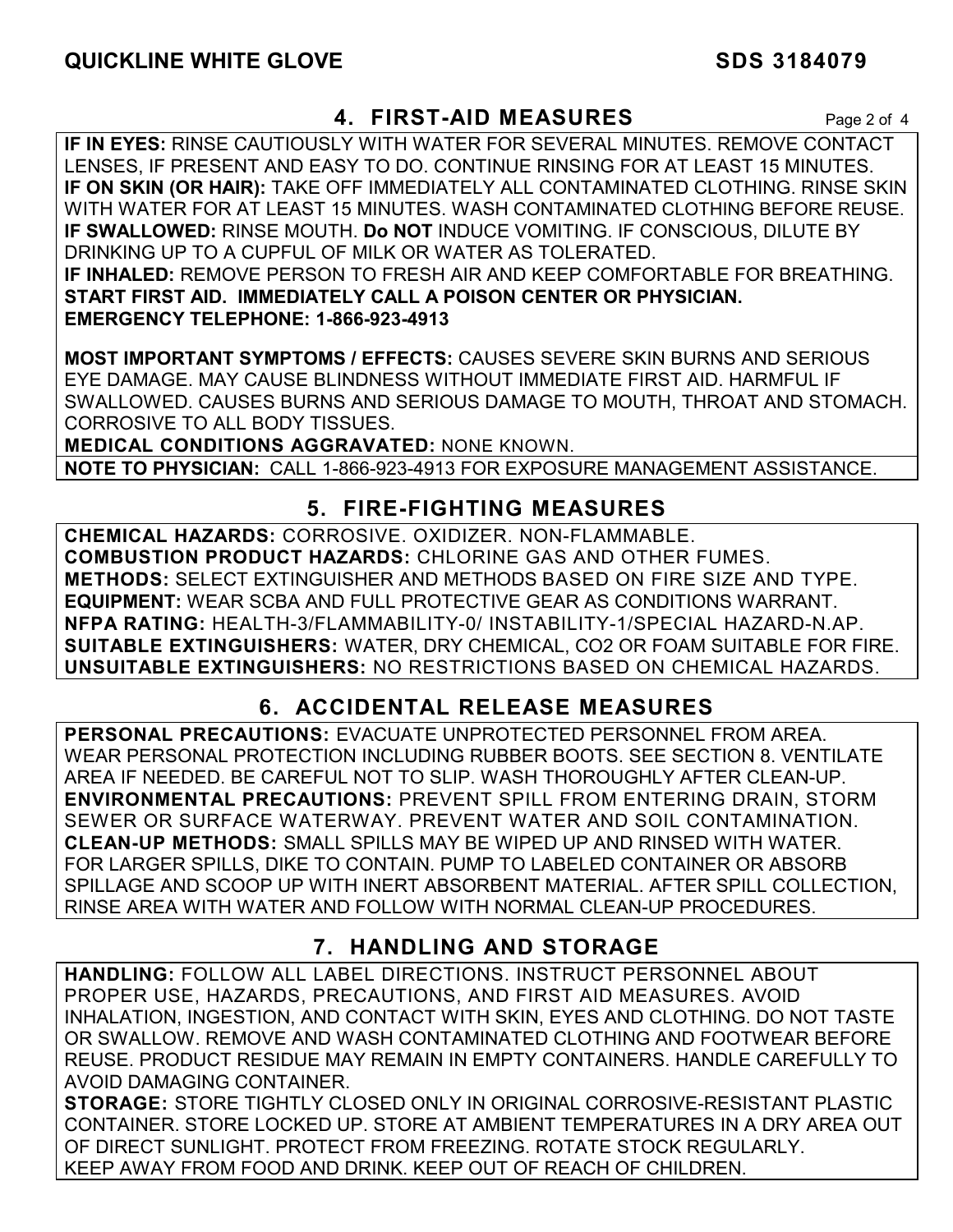# **QUICKLINE WHITE GLOVE SDS 3184079**

**8. EXPOSURE CONTROLS / PERSONAL PROTECTION** Page 3 of 4 **EXPOSURE LIMITS:** SODIUM HYPOCHLORITE = 0.5 PPM TWA AS CHLORINE, 1 PPM STEL AS CHLORINE (ACGIH), 1 PPM CEILING LIMIT AS CHLORINE (OSHA) SODIUM HYDROXIDE = 2 MG/M3 CEILING (ACGIH), 2 MG/M3 TWA (OSHA)

**ENGINEERING CONTROLS:** GENERAL ROOM VENTILATION IS TYPICALLY ADEQUATE.

#### **PERSONAL PROTECTION**

**EYES:** CHEMICAL-SPLASH SAFETY GOGGLES.

**HANDS:** CHEMICAL-RESISTANT PROTECTIVE GLOVES (NITRILE, NEOPRENE OR RUBBER). **RESPIRATORY:** NIOSH/MSHA CERTIFIED RESPIRATOR IF EXPOSURE LIMITS ARE EXCEEDED. **FEET:** PROTECTIVE FOOTWEAR.

**BODY:** SUITABLE PROTECTIVE CLOTHING.

**HYGIENE MEASURES:** PROVIDE SUITABLE FACILITIES FOR QUICK DRENCHING OR FLUSHING OF THE EYES AND BODY IN CASE OF CONTACT. WASH CONTAMINATED CLOTHING BEFORE REUSE. WASH CONTAMINATED PERSONAL PROTECTIVE EQUIPMENT BEFORE REUSE.

# **9. PHYSICAL AND CHEMICAL PROPERTIES**

| APPEARANCE: LIGHT YELLOW LIQUID        | <b>AUTO-IGNITION TEMPERATURE: N.AV.</b>    |
|----------------------------------------|--------------------------------------------|
| <b>ODOR: CHLORINE</b>                  | <b>DECOMPOSITION TEMPERATURE: N.AV.</b>    |
| pH CONCENTRATE: N.AP.                  | <b>EXPLOSIVE LIMITS (LEL/UEL): NONE</b>    |
| pH READY-TO-USE: ABOVE 12.5            | <b>EVAPORATION RATE: N.AV.</b>             |
| pH @ USE DILUTION: N.AV.               | FLAMMABILITY (SOLID, GAS): N.AP.           |
| <b>PHYSICAL STATE: LIQUID</b>          | <b>FLASH POINT: NONE</b>                   |
| <b>RELATIVE DENSITY (WATER): 1.035</b> | INITIAL BOILING POINT/RANGE: N.AV.         |
| <b>SOLUBILITY (WATER): COMPLETE</b>    | <b>MELTING POINT/FREEZING POINT: N.AV.</b> |
| VAPOR PRESSURE: N.AV.                  | <b>ODOR THRESHOLD: N.AV.</b>               |
| VAPOR DENSITY: N. AV.                  | PARTITION COEFF. (N-OCTANOL/WATER): N.AV   |
| <b>VISCOSITY: NON-VISCOUS</b>          | <b>OTHER: N.AV.</b>                        |

#### **10. STABILITY AND REACTIVITY**

**REACTIVITY:** MIXING WITH INCOMPATIBLES CAN RELEASE HEAT + HAZARDOUS GASES. **CHEMICAL STABILITY:** STABLE.

**POSSIBILITY OF HAZARDOUS REACTIONS:** SEE REACTIVITY. WILL NOT POLYMERIZE. **CONDITIONS TO AVOID:** TEMPERATURES BELOW 35°F (1.6°C) OR ABOVE 120°F (49°C). **MATERIALS TO AVOID:** ACIDS, AMMONIA, METALS AND OTHER CHEMICALS. MIX ONLY WITH WATER.

**HAZARDOUS DECOMPOSITION PRODUCTS:** NONE UNDER NORMAL CONDITIONS. **11. TOXICOLOGICAL INFORMATION** 

**ROUTES OF EXPOSURE:** EYES, SKIN, INGESTION, INHALATION. **INFORMATION ON ROUTES OF EXPOSURE:** NO LC50/LD50 TEST DATA ON MIXTURE. **ACUTE EFFECTS /SYMPTOMS**: CORROSIVE TO ALL BODY TISSUES.  **EYES:** CAUSES SERIOUS EYE DAMAGE. MAY CAUSE PAIN, REDNESS AND WATERING.

 **SKIN:** CAUSES SEVERE SKIN BURNS. MAY CAUSE DELAYED PAIN, REDNESS AND BLISTERING. **INGESTION:** CAUSES BURNS AND SERIOUS DAMAGE TO MOUTH, THROAT AND STOMACH.

 **INHALATION:** MAY CAUSE CORROSIVE EFFECTS TO NOSE, THROAT, AND RESPIRATORY SYSTEM. **CHRONIC / OTHER EFFECTS:** NO REPORTABLE GERM CELL MUTAGENS, SKIN SENSITIZERS, RESPIRATORY SENSITIZERS, REPRODUCTIVE TOXINS OR ASPIRATION HAZARDS. **SPECIFIC TARGET ORGANS (SINGLE/REPEATED):** NONE KNOWN.

**NUMERICAL MEASURES OF TOXICITY:** ATEmix (ORAL-RAT) = ABOVE 2000 MG / KG **CARCINOGENS:** NO REPORTABLE ACGIH, IARC, NTP, OR OSHA CARCINOGENS.